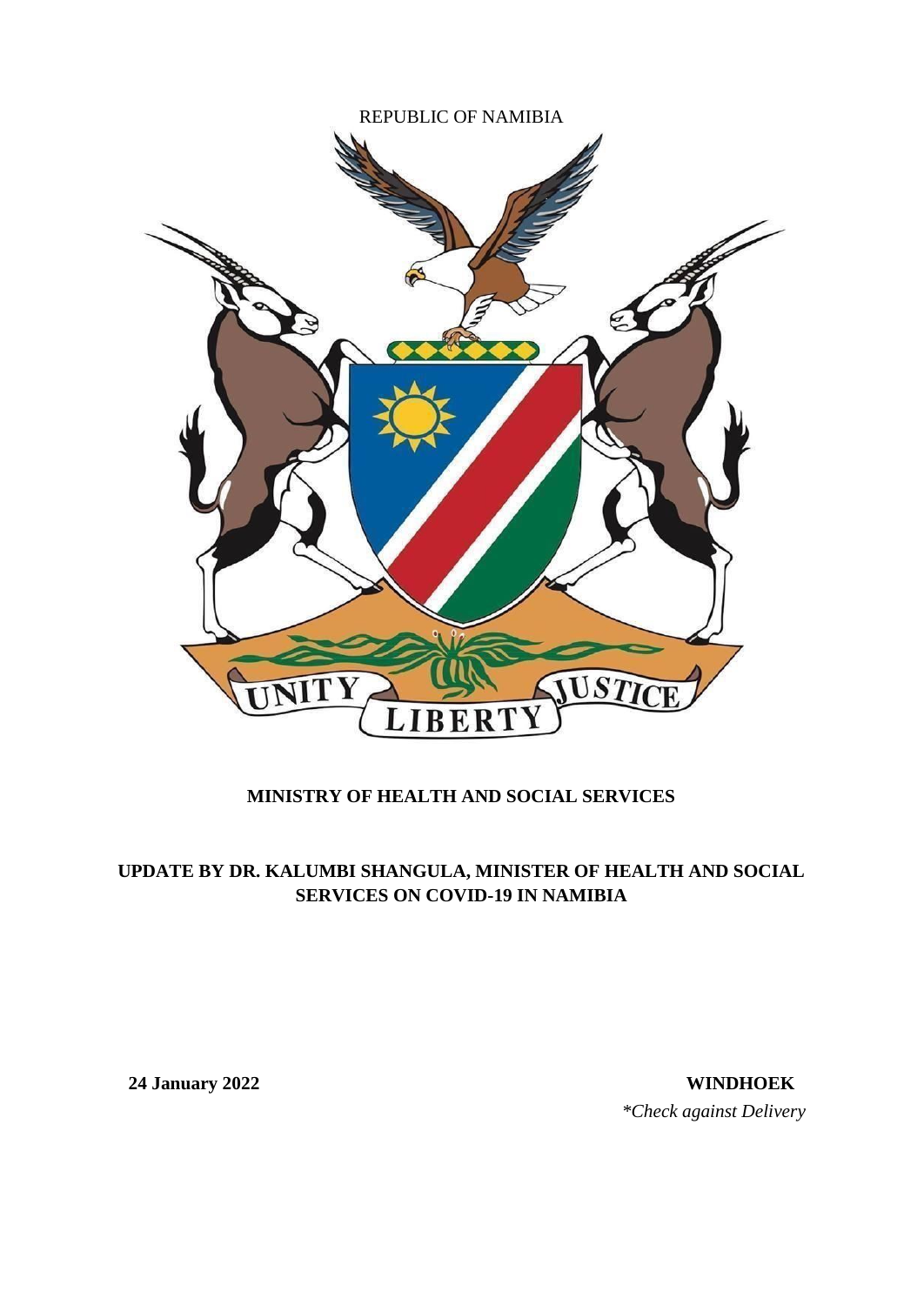1. We announce seventy-one **(71)** positive cases from one thousand and sixty-five (**1 065**) results in the last twenty-four (24) hour reporting cycle, which represents **6.7**% positivity ratio. Out of the total confirmed cases, sixty-seven (67) are new cases and four (4) are reinfections. The sex distribution of the total confirmed cases is forty-eight (48) females, of which 46 are new cases, and twenty-three (23) males, of which 21 are new cases. The age range of the cases is from three (3) weeks to eighty-six (86) years.

| <b>Region</b> | New cases      | <b>District</b> | New cases      | <b>Reinfections</b> | <b>Total</b>   |
|---------------|----------------|-----------------|----------------|---------------------|----------------|
| Zambezi       | 19             | Katima Mulilo   | 19             | 0                   | 19             |
| Khomas        | 11             | Windhoek        | 11             | $\theta$            | 11             |
|               |                | Swakopmund      | 6              | $\theta$            | 6              |
|               | 10             | Omaruru         | 3              | $\overline{0}$      | 3              |
| Erongo        |                | Usakos          |                | $\Omega$            |                |
|               |                | Walvis Bay      | 0              |                     |                |
| Omusati       | 6              | Outapi          | 6              | $\theta$            | 6              |
| Otjozondjupa  | 5              | Grootfontein    | 5              |                     | 6              |
| <b>Kharas</b> | 3              | Keetmanshoop    | 3              | $\overline{0}$      | 3              |
| Oshikoto      | 3              | Omuthiya        | 3              | 0                   | 3              |
| Omaheke       | 3              | Gobabis         | 3              |                     | 4              |
| Kavango West  | 3              | Ncamagoro       | 3              | $\overline{0}$      | 3              |
| Kunene        | $\overline{2}$ | Opuwo           | $\overline{2}$ | $\overline{0}$      | $\overline{2}$ |
|               | $\overline{2}$ | Rundu           |                | $\overline{0}$      |                |
| Kavango East  |                | Nyangana        |                | $\overline{0}$      |                |
| Ohangwena     | $\Omega$       | Engela          | $\Omega$       |                     |                |
| <b>Total</b>  | 67             |                 | 67             | 4                   | 71             |

*Table 1: New COVID-19 positive cases & reinfections, 24 January 2022*

- 2. We are reporting cases from 12 regions, with Zambezi region recording more cases nineteen (19), constituting 26.8% of the total cases, followed by Khomas region with eleven (11), constituting 15.5% of the total cases.
- 3. Among the confirmed cases are twenty-nine (29) learners of which 19 (65.5%) are from St. Kizito College in Katima Mulilo district, one (1) teacher and two (2) health care workers. Two (2) cases received one dose of the COVID-19 vaccine, eight (8) are fully vaccinated of which one (1) has received booster dose and one (1) did not specify the number of doses received. Sixty (60) cases are not vaccinated, accounting for **84.5%**.
- 4. Sixty-five **(65)** cases from six (6) regions have recovered.

*Table 2: Distribution of new recoveries by region, 24 January 2022*

| Region       | <b>Number</b> |
|--------------|---------------|
| Khomas       | 33            |
| $  $ Kharas  | 19            |
| Omusati      |               |
| Hardap       |               |
| Ohangwena    |               |
| Oshana       |               |
| <b>Total</b> | 65            |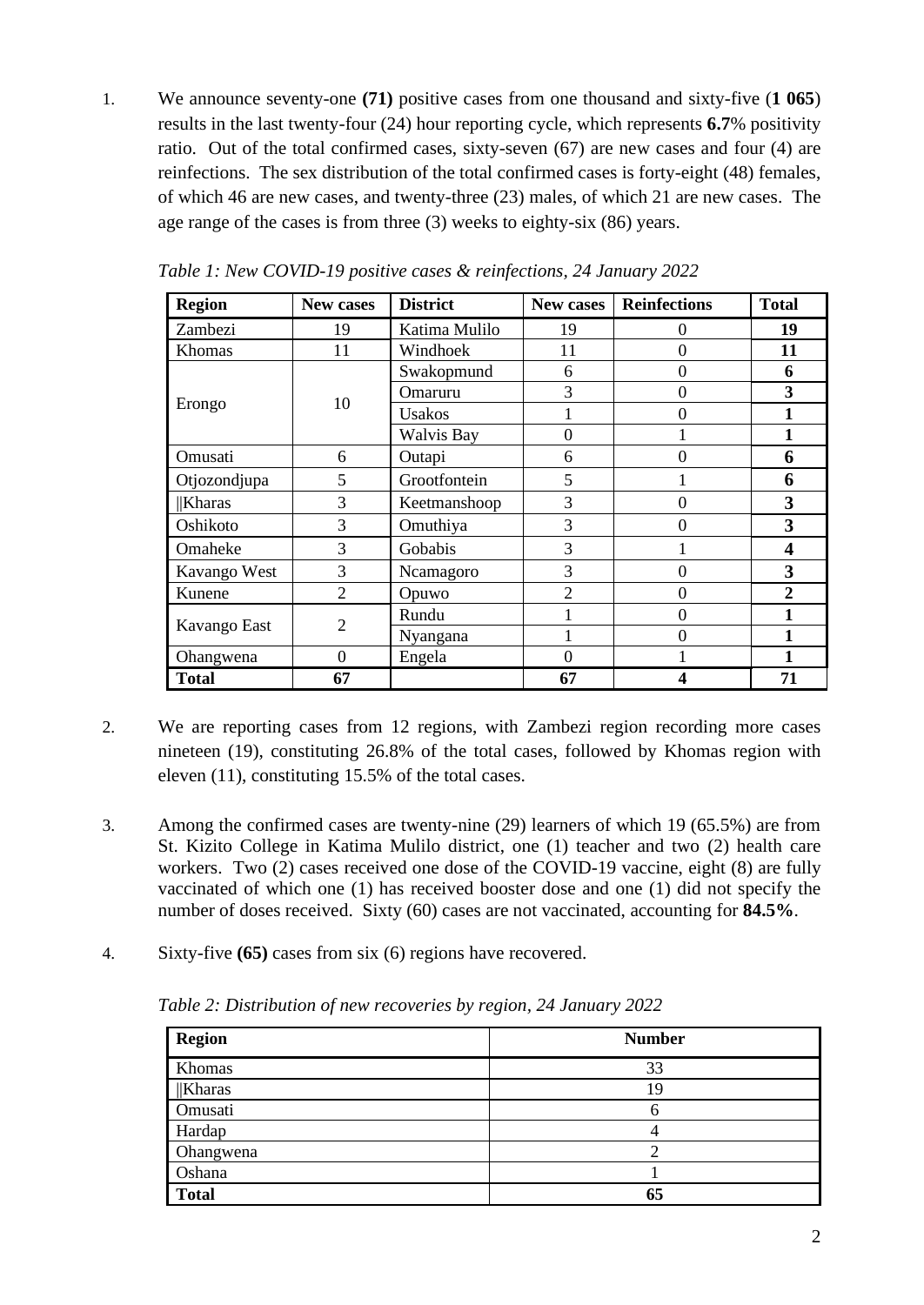5. The number of active cases is eight thousand five hundred and eight (**8 508)**. Two hundred and eighteen **(218)** cases are currently hospitalized across all regions. Two **(2)** of the hospitalized cases have received one dose of the COVID-19 vaccine, twenty (**20)** are fully vaccinated, while one hundred and ninety-six **(196)** are not vaccinated constituting **90.0%** of all hospitalized cases. Twenty-three (**23**) cases are in Intensive Care Unit (ICU) of which two **(2)** are fully vaccinated.

|              |                | <b>Hospitalized cases</b> |                | <b>Vaccinated</b> | <b>ICU</b> |          | <b>Vaccinated</b> |            |
|--------------|----------------|---------------------------|----------------|-------------------|------------|----------|-------------------|------------|
| Region       | Current        | Previous                  | $1st$ dose     | $2nd$ dose        | Current    | Previous | $1st$ dose        | $2nd$ dose |
| Omusati      | 41             | 40                        | $\Omega$       | 0                 | $\Omega$   | $\Omega$ | 0                 | 0          |
| Ohangwena    | 29             | 29                        |                |                   | 0          | $\Omega$ | $\Omega$          | $\Omega$   |
| Khomas       | 28             | 32                        | $\overline{0}$ |                   | 8          | 11       | $\theta$          |            |
| Oshana       | 28             | 28                        | 0              | 0                 |            | 3        | $\overline{0}$    | $\Omega$   |
| Erongo       | 23             | 22                        |                | 8                 | 3          | 3        | $\overline{0}$    |            |
| Oshikoto     | 16             | 16                        | $\theta$       | $\theta$          | 11         | 11       | $\theta$          | $\Omega$   |
| Kunene       | 11             | 12                        | $\Omega$       | 6                 | $\Omega$   | $\Omega$ | $\Omega$          | $\Omega$   |
| Kavango East | 10             | 12                        | $\theta$       | 0                 | 0          | $\Omega$ | $\theta$          | $\Omega$   |
| Omaheke      | 10             | 10                        | $\Omega$       | $\Omega$          | $\Omega$   | $\Omega$ | $\Omega$          | $\Omega$   |
| Otjozondjupa | 8              | 10                        | $\theta$       | 3                 | 0          | $\Omega$ | $\theta$          | $\Omega$   |
| Zambezi      | 7              | 7                         | $\Omega$       | $\theta$          | 0          | $\Omega$ | $\theta$          | $\Omega$   |
| Hardap       | 4              | 4                         | $\theta$       | $\theta$          | $\theta$   | $\Omega$ | $\theta$          | $\theta$   |
| Kharas       | $\overline{c}$ | 2                         | $\theta$       |                   | $\theta$   | $\Omega$ | $\theta$          | $\Omega$   |
| Kavango West |                |                           | $\theta$       | $\Omega$          | 0          | $\Omega$ | $\theta$          | $\Omega$   |
| <b>Total</b> | 218            | 225                       | $\mathbf{2}$   | 20                | 23         | 28       | 0                 | 2          |

*Table 3: Distribution of hospitalization of confirmed cases per region, 24 January 2022*

6. We are reporting four (4) deaths from three (3) districts.

| Tubic Tu, Dumman v 01 acams, 21 January 2022 |   |            |       |             |                                      |       |             |  |  |  |
|----------------------------------------------|---|------------|-------|-------------|--------------------------------------|-------|-------------|--|--|--|
| <b>District</b>                              |   | <b>Sex</b> | Total |             | <b>Classification</b>                | Home  | Comorbidity |  |  |  |
|                                              | М |            |       | COVID death | $\mathsf{C}\text{-}\mathsf{R}$ death | death |             |  |  |  |
| Windhoek                                     |   |            |       |             |                                      |       |             |  |  |  |
| Gobabis                                      |   |            |       |             |                                      |       |             |  |  |  |
| Tsandi                                       |   |            |       |             |                                      |       |             |  |  |  |
| <b>Total</b>                                 |   |            |       |             |                                      |       |             |  |  |  |

*Table 4a. Summary of deaths, 24 January 2022*

*\*Home death*

\

*Table 4b. Age group and vaccination status of the deceased, 24 January 2022*

| Age group    | <b>No. of Deaths</b> |                | <b>Vaccination Status</b> |                    |
|--------------|----------------------|----------------|---------------------------|--------------------|
|              |                      | One dose       | <b>Fully vaccinated</b>   | <b>Three doses</b> |
| Under 1      | $\Omega$             | Not applicable | Not applicable            | Not applicable     |
| $1 - 4$      |                      | Not applicable | Not applicable            | Not applicable     |
| $5 - 11$     | 0                    | Not applicable | Not applicable            | Not applicable     |
| $12 - 13$    |                      |                |                           |                    |
| 14-17        |                      |                |                           |                    |
| 18-29        |                      |                |                           |                    |
| $30-39$      |                      |                |                           |                    |
| $40 - 49$    |                      |                |                           |                    |
| 50-59        |                      | 0              |                           |                    |
| $60 - 69$    |                      |                |                           |                    |
| 70-79        |                      |                |                           |                    |
| 80-89        | っ                    |                |                           |                    |
| $90+$        | 0                    | 0              | 0                         |                    |
| <b>Total</b> |                      |                |                           |                    |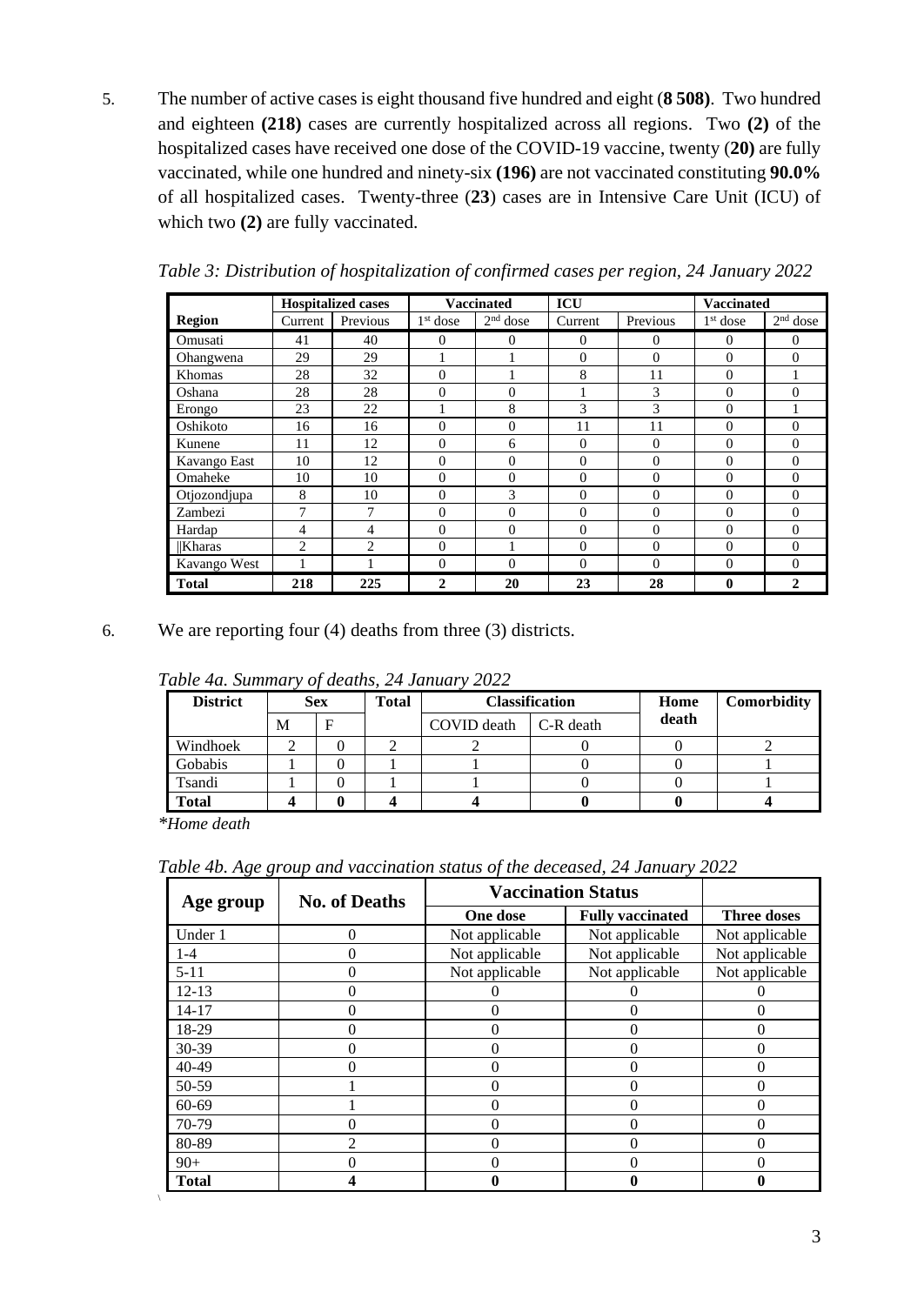- 7. All deaths occurred between 21-23 January 2021. None of the deceased cases was vaccinated.
- 8. By 23 January 2022, a total of **414 751** people aged 18 years and older have received one dose of the COVID-19 vaccine, representing **28.2%** of the target population. A total of **111 595** have received the Johnson & Johnson vaccine, while **243 351** adults have received two doses of other vaccine types. Therefore, **354 946** adults have completed their vaccination, translating to **24.1%** of the target population.
- 9. Three thousand two hundred and fifty-three (**3 253**) children aged 12-17 years have received one dose of the Pfizer vaccine, representing **1.1%** of the target population. Of these, seven hundred and fifty-two **(752)** are fully vaccinated. Therefore, the cumulative number of people vaccinated with the first dose of the COVID-19 vaccine for both adults and children is **418 004**, of which **355 698** are fully vaccinated, translating to **20.0%** of the total target population (1 779 271).
- 10. Thirteen thousand seven hundred and fifty-six **(13 756)** people have received a COVID-19 vaccine booster dose. Details of vaccinations are presented in tables 5, 6, 7, 8 and 9 below.

|               |                | Sinopharm |                | <b>AstraZeneca</b> |                | Sputnik V      |                | <b>Pfizer</b> |                | J&J    |                   |
|---------------|----------------|-----------|----------------|--------------------|----------------|----------------|----------------|---------------|----------------|--------|-------------------|
| <b>Region</b> | <b>New</b>     | All       | <b>New</b>     | All                | <b>New</b>     | All            | <b>New</b>     | All           | <b>New</b>     | All    | total 1st<br>dose |
| Erongo        | $\overline{4}$ | 15989     | $\overline{0}$ | 13179              | $\mathbf{0}$   | 3              | 12             | 1144          | 42             | 9424   | 39739             |
| Hardap        | $\theta$       | 12716     | $\theta$       | 5587               | $\mathbf{0}$   | $\mathbf{0}$   | $\Omega$       | 534           | $\mathbf{0}$   | 7008   | 25845             |
| <b>Kharas</b> | $\Omega$       | 10355     | $\overline{0}$ | 4594               | $\mathbf{0}$   | $\Omega$       | $\Omega$       | 240           | $\mathbf{0}$   | 5963   | 21152             |
| Kavango East  | $\Omega$       | 10716     | $\overline{0}$ | 7075               | $\mathbf{0}$   | $\Omega$       | 47             | 1365          | 27             | 10709  | 29865             |
| Kavango West  | 20             | 5876      | $\theta$       | 4525               | $\Omega$       | $\Omega$       | 10             | 804           | 32             | 9650   | 20855             |
| Khomas        | 4              | 41992     | $\theta$       | 29514              | $\overline{0}$ | 94             | 10             | 4354          | 29             | 20492  | 96446             |
| Kunene        | 9              | 11713     | $\mathbf{0}$   | 5432               | $\overline{0}$ | $\mathbf{0}$   | 6              | 127           | 67             | 7972   | 25244             |
| Ohangwena     | $\theta$       | 15813     | $\theta$       | 5293               | $\overline{0}$ | $\overline{2}$ | $\mathbf{0}$   | 124           | $\mathbf{0}$   | 6002   | 27234             |
| Omaheke       | $\Omega$       | 8331      | $\theta$       | 5008               | $\mathbf{0}$   | $\mathbf{0}$   | $\Omega$       | 248           | $\mathbf{0}$   | 5414   | 19001             |
| Omusati       | 8              | 13545     | $\Omega$       | 7217               | $\mathbf{0}$   | $\theta$       | $\overline{2}$ | 289           | 11             | 5536   | 26587             |
| Oshana        | $\Omega$       | 12480     | $\Omega$       | 4782               | $\mathbf{0}$   | 29             | $\Omega$       | 256           | $\Omega$       | 4575   | 22122             |
| Oshikoto      | 1              | 12165     | $\overline{0}$ | 3718               | $\mathbf{0}$   | $\mathbf{0}$   | $\theta$       | 83            | $\overline{4}$ | 5997   | 21963             |
| Otjozondjupa  | $\theta$       | 12445     | $\theta$       | 8457               | $\overline{0}$ | $\mathbf{0}$   | $\Omega$       | 305           | $\mathbf{0}$   | 9922   | 31129             |
| Zambezi       | $\Omega$       | 3630      | $\mathbf{0}$   | 939                | $\mathbf{0}$   | $\Omega$       | $\Omega$       | 69            | $\mathbf{0}$   | 2931   | 7569              |
| <b>Total</b>  | 46             | 187766    | $\mathbf{0}$   | 105320             | $\bf{0}$       | 128            | 87             | 9942          | 212            | 111595 | 414751            |

*Table 5: Summary of administered COVID-19 vaccine 1st dose, 24 January 2022*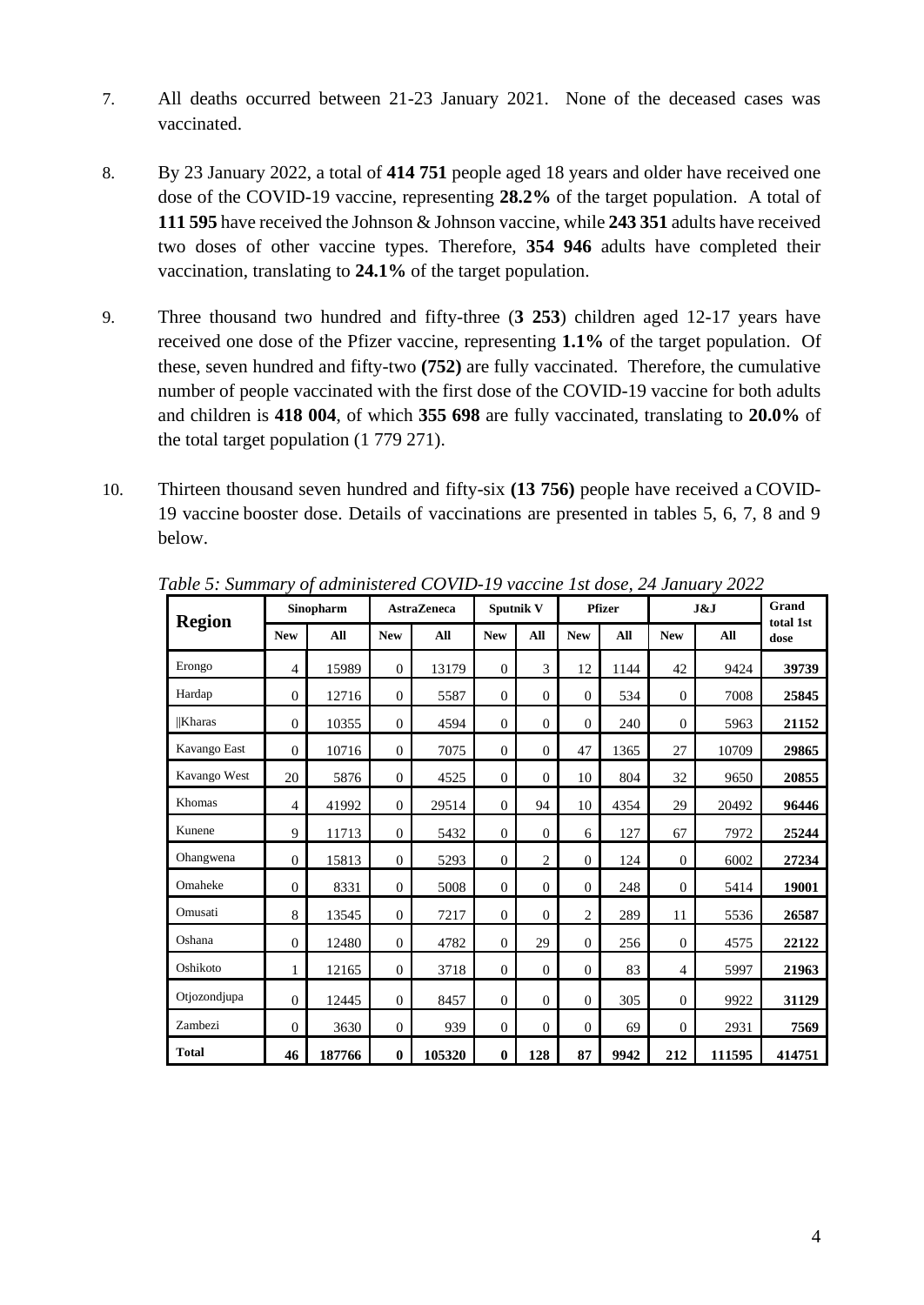| Table 6: Summary of administered COVID-19 vaccines 2" dose, 24 January 2022 |                  |                        |                     |                        |                  |                           |               |              |              |
|-----------------------------------------------------------------------------|------------------|------------------------|---------------------|------------------------|------------------|---------------------------|---------------|--------------|--------------|
|                                                                             | <b>Sinopharm</b> |                        | <b>AstraZeneca</b>  |                        | <b>Sputnik V</b> |                           | <b>Pfizer</b> |              | <b>Total</b> |
| Region                                                                      | New $2nd$        | 2 <sub>nd</sub><br>All | New 2 <sup>nd</sup> | 2 <sup>nd</sup><br>All |                  | New $2^{nd}$ All $2^{nd}$ | New $2nd$     | All $2^{nd}$ | 2nd          |
|                                                                             | dose             | dose                   | dose                | dose                   | dose             | doses                     | dose          | dose         | dose         |
| Erongo                                                                      | . .              | .                      | -                   |                        |                  |                           |               | ---          |              |

*Table 6: Summary of administered COVID-19 vaccines 2nd dose, 24 January 2022*

| wegion        |                |        |                  | .     |                  |                |                |      |            |
|---------------|----------------|--------|------------------|-------|------------------|----------------|----------------|------|------------|
|               | dose           | dose   | dose             | dose  | dose             | doses          | dose           | dose | dose       |
| Erongo        | 12             | 13815  | $\mathbf{0}$     | 11355 | $\theta$         | 5              | 16             | 578  | 25753      |
| Hardap        | $\mathbf{0}$   | 10751  | $\theta$         | 4239  | $\mathbf{0}$     | $\theta$       | $\theta$       | 329  | 15319      |
| <b>Kharas</b> | $\theta$       | 8386   | $\theta$         | 3166  | $\mathbf{0}$     | $\theta$       | $\Omega$       | 173  | 11725      |
| Kavango East  | 8              | 7593   | $\theta$         | 3789  | $\mathbf{0}$     | $\theta$       | 9              | 551  | 11933      |
| Kavango West  | 9              | 4633   | $\theta$         | 2970  | $\overline{0}$   | $\overline{0}$ | 15             | 270  | 7873       |
| Khomas        | 4              | 35849  | $\boldsymbol{0}$ | 24578 | $\mathbf{0}$     | 63             | 13             | 2846 | 63336      |
| Kunene        | $\tau$         | 8727   | $\theta$         | 4034  | $\mathbf{0}$     | $\theta$       |                | 54   | 12815      |
| Ohangwena     | $\overline{0}$ | 13105  | $\theta$         | 4139  | $\mathbf{0}$     | $\theta$       | $\Omega$       | 21   | 17265      |
| Omaheke       | $\mathbf{0}$   | 6030   | $\theta$         | 3042  | $\mathbf{0}$     | $\theta$       | $\overline{0}$ | 143  | 9215       |
| Omusati       | 9              | 11812  | $\theta$         | 5853  | $\mathbf{0}$     | $\theta$       | 2              | 205  | 17870      |
| Oshana        | $\theta$       | 11105  | $\boldsymbol{0}$ | 3848  | $\mathbf{0}$     | 8              | $\theta$       | 163  | 15124      |
| Oshikoto      | 3              | 10564  | $\theta$         | 3079  | $\mathbf{0}$     | $\Omega$       | $\overline{0}$ | 33   | 13676      |
| Otjozondjupa  | $\theta$       | 10837  | $\theta$         | 6476  | $\theta$         | $\theta$       | $\theta$       | 195  | 17508      |
| Zambezi       | $\mathbf{0}$   | 3175   | $\boldsymbol{0}$ | 739   | $\boldsymbol{0}$ | $\theta$       | $\theta$       | 25   | 3939       |
| <b>Total</b>  | 52             | 156382 | $\bf{0}$         | 81307 | $\bf{0}$         | 76             | 56             | 5586 | 24335<br>1 |

*Table 7: Summary of administered COVID-19 vaccines 3rd dose, 24 January 2022*

|               | Sinopharm      |         | <b>AstraZeneca</b> |                        | <b>Sputnik V</b> |                | <b>Pfizer</b>  |                     | Grand     |
|---------------|----------------|---------|--------------------|------------------------|------------------|----------------|----------------|---------------------|-----------|
| <b>Region</b> | New 3rd        | All 3rd | New 3rd            | 3 <sup>rd</sup><br>All | New 3rd          | All $3^{rd}$   | New 3rd        | All $3^{\text{rd}}$ | total 3rd |
|               | dose           | dose    | dose               | dose                   | dose             | doses          | dose           | dose                | dose      |
| Erongo        | 38             | 746     | $\Omega$           | 80                     | $\Omega$         | $\theta$       | 91             | 1717                | 2543      |
| Hardap        | $\theta$       | 580     | $\Omega$           | $\theta$               | $\Omega$         | $\overline{0}$ | $\Omega$       | 625                 | 1205      |
| <b>Kharas</b> | $\theta$       | 271     | $\Omega$           | 24                     | $\Omega$         | $\overline{0}$ | $\Omega$       | 128                 | 423       |
| Kavango East  | 6              | 183     | $\Omega$           | $\overline{2}$         | $\Omega$         | $\overline{0}$ | $\overline{4}$ | 115                 | 300       |
| Kavango West  | $\overline{4}$ | 79      | $\theta$           | $\mathbf{0}$           | $\Omega$         | $\overline{0}$ | 9              | 81                  | 160       |
| Khomas        | 13             | 1458    | $\Omega$           | 355                    | $\Omega$         | $\mathbf{0}$   | 67             | 3237                | 5050      |
| Kunene        | 23             | 427     | $\Omega$           | 17                     | $\mathbf{0}$     | $\mathbf{0}$   | 8              | 239                 | 683       |
| Ohangwena     | $\theta$       | 96      | $\Omega$           | $\overline{2}$         | $\mathbf{0}$     | $\mathbf{0}$   | $\overline{0}$ | $\overline{c}$      | 100       |
| Omaheke       | $\theta$       | 67      | $\Omega$           | 3                      | $\Omega$         | $\mathbf{0}$   | $\Omega$       | 24                  | 94        |
| Omusati       | 5              | 352     | $\theta$           | 23                     | $\Omega$         | $\mathbf{0}$   | $\overline{7}$ | 201                 | 576       |
| Oshana        | $\overline{0}$ | 564     | $\Omega$           | 57                     | $\mathbf{0}$     | $\theta$       | $\overline{0}$ | 314                 | 935       |
| Oshikoto      | 17             | 359     | $\theta$           | 39                     | $\mathbf{0}$     | $\theta$       | $\overline{0}$ | 99                  | 497       |
| Otjozondjupa  | $\theta$       | 545     | $\theta$           | 58                     | $\mathbf{0}$     | $\mathbf{0}$   | $\overline{0}$ | 433                 | 1036      |
| Zambezi       | $\Omega$       | 95      | $\Omega$           | 5                      | $\Omega$         | $\overline{0}$ | $\Omega$       | 54                  | 154       |
| <b>Total</b>  | 106            | 5822    | $\mathbf{0}$       | 665                    | $\mathbf{0}$     | $\bf{0}$       | 186            | 7269                | 13756     |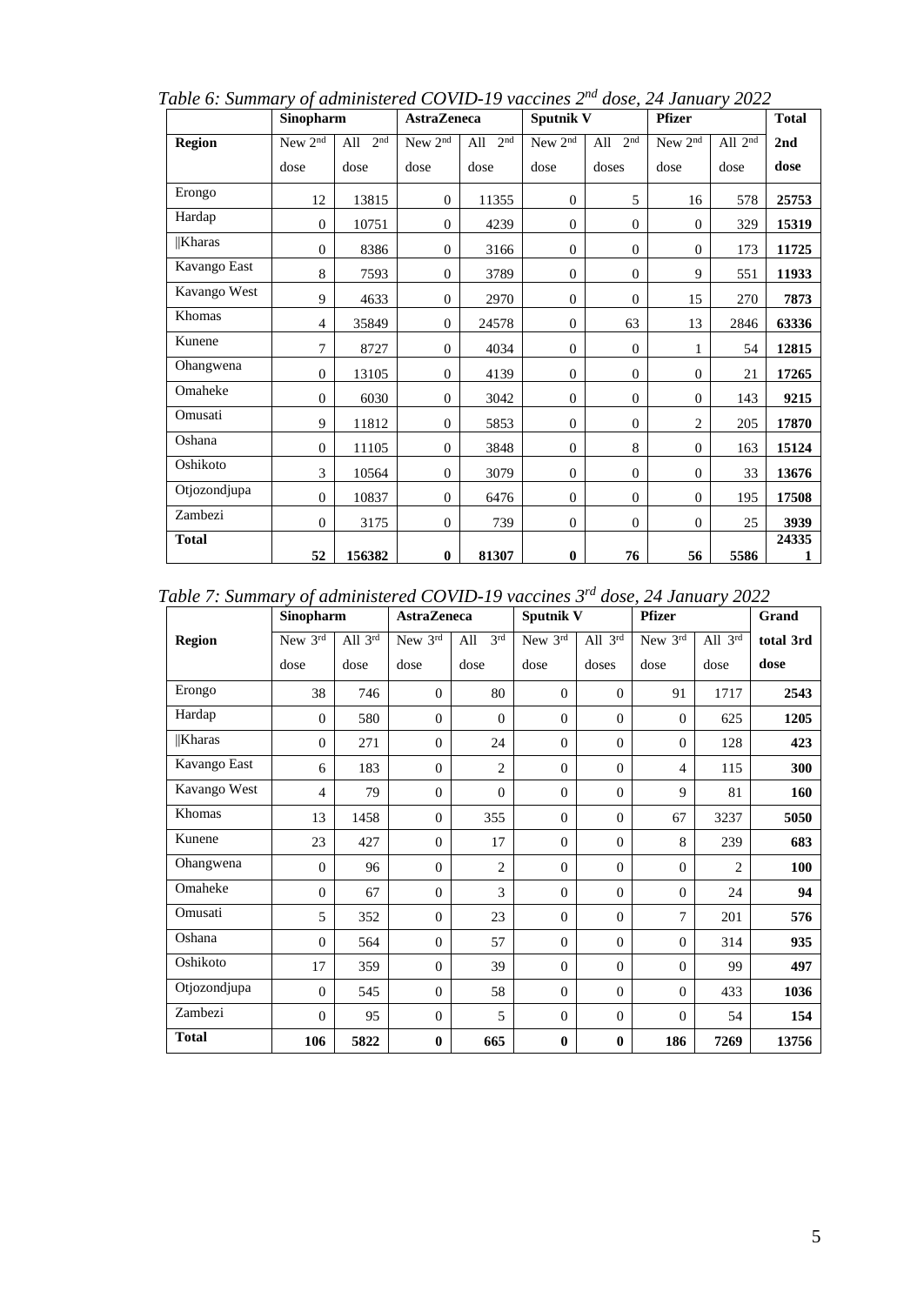|               | PFIZER FOR CHILDREN 1st DOSE (12-17) Years |                       |                  |                       |                        |  |  |  |  |  |
|---------------|--------------------------------------------|-----------------------|------------------|-----------------------|------------------------|--|--|--|--|--|
| <b>Region</b> | New (12-13)                                | All $1st$ dose        | New (14-17)      | All $1st$ dose        | <b>GRAND TOTAL 1st</b> |  |  |  |  |  |
|               | yrs)                                       | $(12-13 \text{ yrs})$ | yrs)             | $(14-17 \text{ yrs})$ | DOSES (12-17 yrs)      |  |  |  |  |  |
| Erongo        | 6                                          | 113                   | 6                | 229                   | 342                    |  |  |  |  |  |
| Hardap        | $\mathbf{0}$                               | 148                   | $\mathbf{0}$     | 272                   | 420                    |  |  |  |  |  |
| $  $ Kharas   | $\Omega$                                   | 25                    | $\boldsymbol{0}$ | 35                    | 60                     |  |  |  |  |  |
| Kavango East  | $\Omega$                                   | 237                   | $\overline{2}$   | 422                   | 659                    |  |  |  |  |  |
| Kavango West  | $\overline{2}$                             | 136                   | 13               | 251                   | 387                    |  |  |  |  |  |
| Khomas        | 1                                          | 152                   | 5                | 308                   | 460                    |  |  |  |  |  |
| Kunene        | $\overline{2}$                             | 86                    | 1                | 148                   | 234                    |  |  |  |  |  |
| Ohangwena     | $\Omega$                                   | 49                    | $\boldsymbol{0}$ | 52                    | 101                    |  |  |  |  |  |
| Omaheke       | $\Omega$                                   | 24                    | $\boldsymbol{0}$ | 41                    | 65                     |  |  |  |  |  |
| Omusati       | $\Omega$                                   | 80                    | $\Omega$         | 58                    | 138                    |  |  |  |  |  |
| Oshana        | $\Omega$                                   | 41                    | $\Omega$         | 90                    | 131                    |  |  |  |  |  |
| Oshikoto      | $\Omega$                                   | 16                    | $\mathbf{0}$     | 35                    | 51                     |  |  |  |  |  |
| Otjozondjupa  | $\Omega$                                   | 88                    | $\boldsymbol{0}$ | 111                   | 199                    |  |  |  |  |  |
| Zambezi       | $\Omega$                                   | 3                     | $\mathbf{0}$     | 3                     | 6                      |  |  |  |  |  |
| <b>Total</b>  | 11                                         | 1198                  | 27               | 2055                  | 3253                   |  |  |  |  |  |

*Table 8: Summary of administered COVID-19 vaccines (12-17) Years, 1st dose, 24 January 2022*

Table 9: Summary of administered COVID-19 vaccines (12-17) Years, 2<sup>nd</sup> dose, 24 January *2022*

|               | PFIZER FOR CHILDREN 2 <sup>nd</sup> DOSE (12-17) Years |                                                   |                     |                                              |                                                     |  |  |  |  |  |
|---------------|--------------------------------------------------------|---------------------------------------------------|---------------------|----------------------------------------------|-----------------------------------------------------|--|--|--|--|--|
| <b>Region</b> | New (12-13)<br>yrs)                                    | All 2 <sup>nd</sup> dose<br>$(12-13 \text{ yrs})$ | New (14-17)<br>yrs) | <b>All 2nd Dose</b><br>$(14-17 \text{ yrs})$ | <b>GRAND TOTAL 2nd</b><br><b>DOSE</b> (12-17) Years |  |  |  |  |  |
| Erongo        | $\overline{4}$                                         | 43                                                | 3                   | 109                                          | 152                                                 |  |  |  |  |  |
| Hardap        | $\overline{0}$                                         | 49                                                | $\boldsymbol{0}$    | 52                                           | 101                                                 |  |  |  |  |  |
| Kharas        | $\overline{0}$                                         | $\mathbf{1}$                                      | $\overline{0}$      | 6                                            | 7                                                   |  |  |  |  |  |
| Kavango East  | 1                                                      | 28                                                | $\mathbf{1}$        | 47                                           | 75                                                  |  |  |  |  |  |
| Kavango West  | $\overline{0}$                                         | $\overline{4}$                                    | $\overline{0}$      | 9                                            | 13                                                  |  |  |  |  |  |
| Khomas        | $\overline{4}$                                         | 75                                                | 6                   | 169                                          | 244                                                 |  |  |  |  |  |
| Kunene        | $\boldsymbol{0}$                                       | $\boldsymbol{0}$                                  | $\mathbf{1}$        | 5                                            | 5                                                   |  |  |  |  |  |
| Ohangwena     | $\mathbf{0}$                                           | $\boldsymbol{0}$                                  | $\mathbf{0}$        | $\mathbf{0}$                                 | $\bf{0}$                                            |  |  |  |  |  |
| Omaheke       | $\mathbf{0}$                                           | 8                                                 | $\mathbf{0}$        | 27                                           | 35                                                  |  |  |  |  |  |
| Omusati       | $\overline{0}$                                         | $\overline{4}$                                    | $\overline{0}$      | 8                                            | 12                                                  |  |  |  |  |  |
| Oshana        | $\overline{0}$                                         | 7                                                 | $\boldsymbol{0}$    | 21                                           | 28                                                  |  |  |  |  |  |
| Oshikoto      | $\boldsymbol{0}$                                       | 4                                                 | $\boldsymbol{0}$    | 8                                            | 12                                                  |  |  |  |  |  |
| Otjozondjupa  | $\overline{0}$                                         | 15                                                | $\mathbf{0}$        | 53                                           | 68                                                  |  |  |  |  |  |
| Zambezi       | $\mathbf{0}$                                           | $\boldsymbol{0}$                                  | $\overline{0}$      | $\overline{0}$                               | $\bf{0}$                                            |  |  |  |  |  |
| <b>Total</b>  | 9                                                      | 238                                               | 11                  | 514                                          | 752                                                 |  |  |  |  |  |